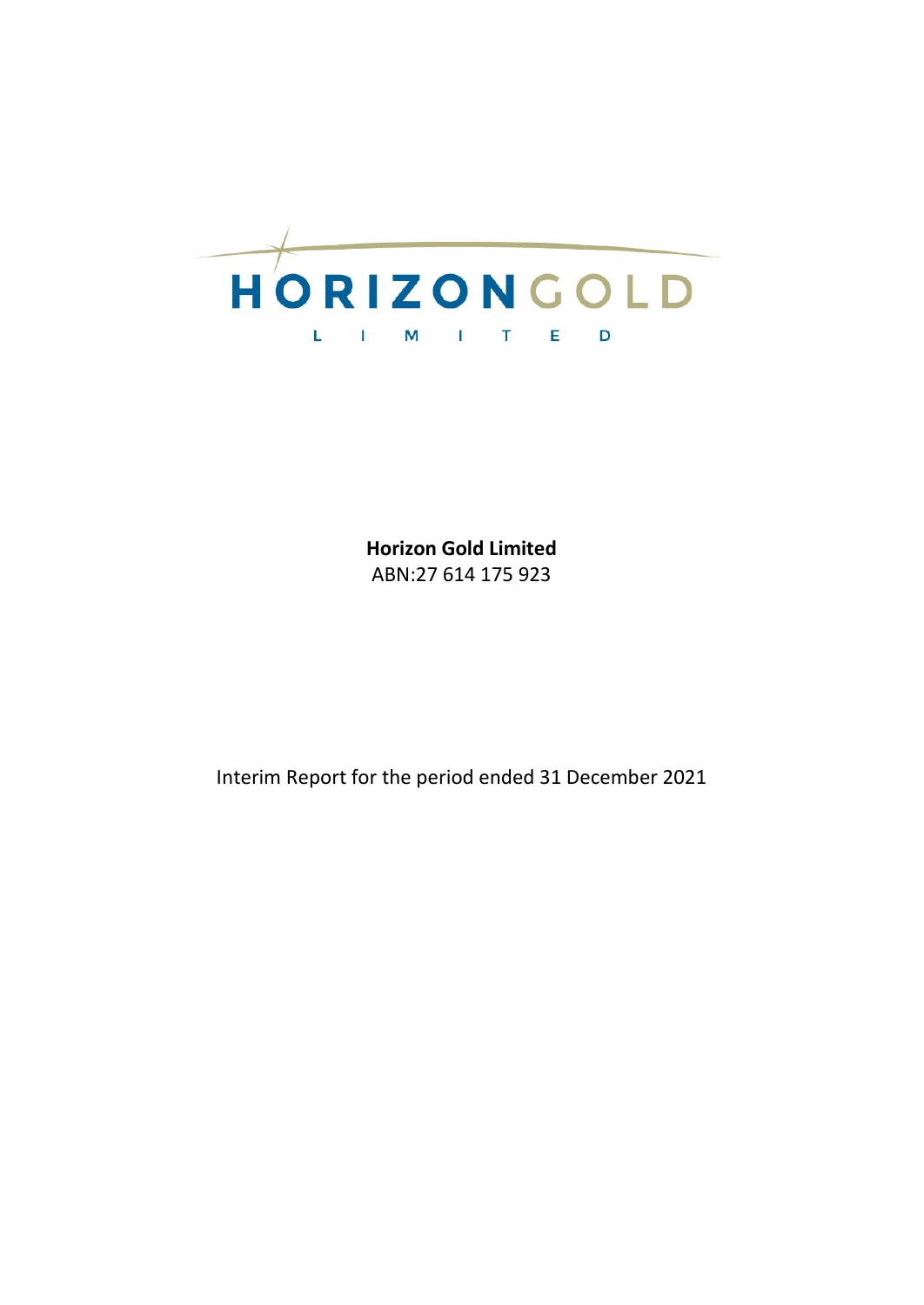# **Horizon Gold Limited**

# **Interim Financial Report For the period ended 31 December 2021**

# **Contents**

|                                                | Page |
|------------------------------------------------|------|
|                                                |      |
| Directors' report                              | 3    |
| Auditor's independence declaration             | 5    |
| Independent auditor's review report            | 6    |
| Directors' declaration                         | 8    |
| <b>Financial Statements</b>                    |      |
| Consolidated statement of comprehensive income | 9    |
| Consolidated statement of financial position   | 10   |
| Consolidated statement of changes in equity    | 11   |
| Consolidated statement of cash flows           | 12   |
| Notes to the interim financial statements      | 13   |
|                                                |      |

This interim financial report does not include all the notes of the type normally included in an annual financial report. Accordingly, this report is to be read in conjunction with the annual report for the year ended 30 June 2021 and any public announcements made by Horizon Gold Limited during the interim reporting period in accordance with the continuous disclosure requirements of the Corporation Act 2001.

The financial statements in this interim financial report are for Horizon Gold Limited and its wholly owned subsidiary Gum Creek Gold Mines Pty Ltd (formerly Panoramic Gold Pty Ltd).

The interim financial report is presented in Australian dollars.

Horizon Gold Limited is a Company limited by shares, incorporated and domiciled in Australia.

The Company's registered office is:

Horizon Gold Limited Suite 8, 47 Havelock Street West Perth WA 6005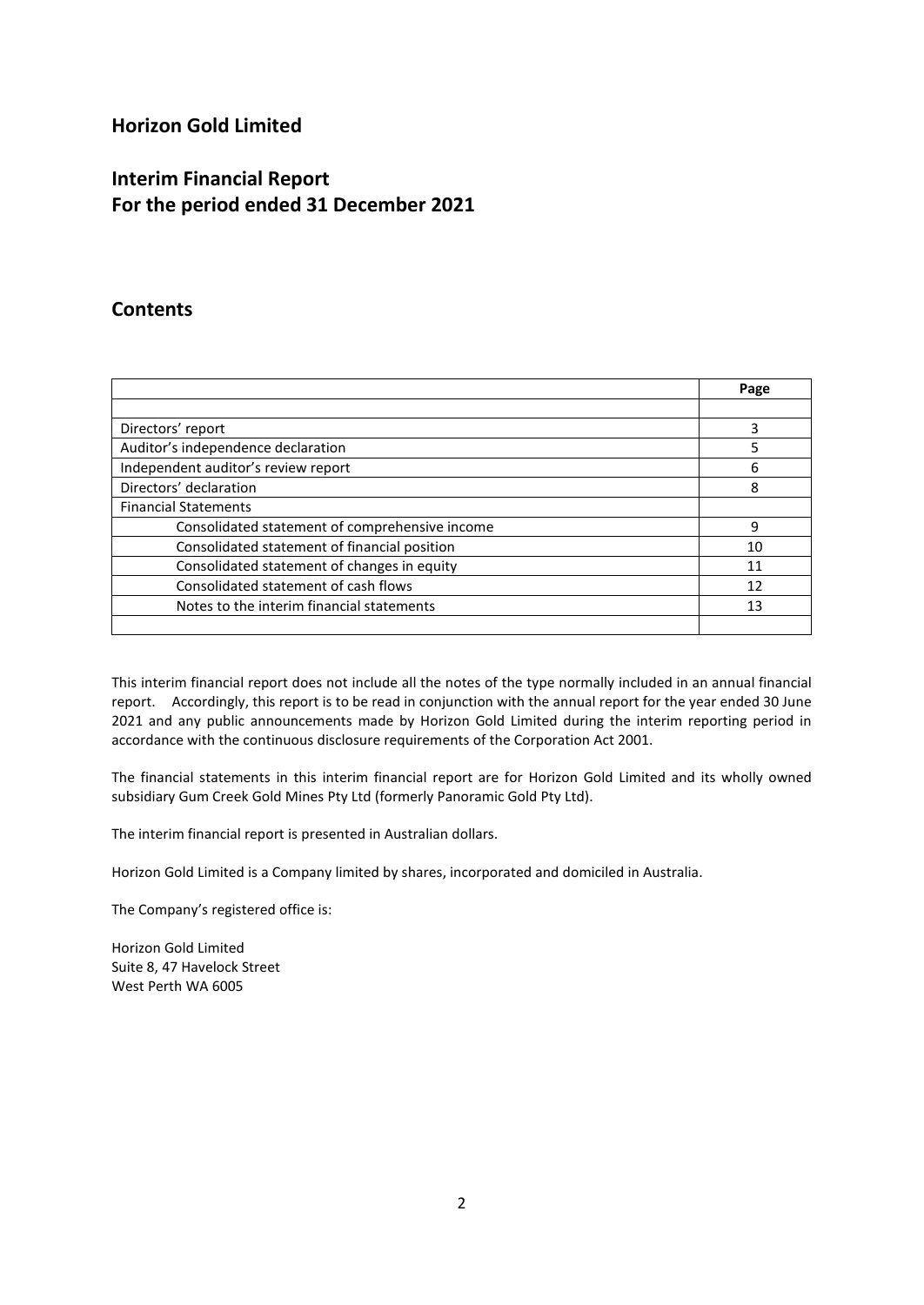#### **Directors' Report**

The directors present their report on the consolidated entity consisting of Horizon Gold Limited (or "the Company") and the entity it controlled at the end of, or during, the interim period ended 31 December 2021 ('the Group").

#### **Directors**

The names of the directors of the Company during the period and until the date of this report are as below. Directors were in office for the entire interim period unless otherwise stated.

Peter Sullivan

Leigh Ryan

James Sullivan

Dugald Morrison

Peter Venn

#### **Company secretary**

Trevor O'Connor

#### **Operating and Financial Review**

#### *Operating Result for the Period*

The Group recorded a loss after tax for the interim period ended 31 December 2021 of \$819,000 (2020: \$339,000).

The results, in comparison to the previous corresponding period, reflect:

- a \$221,000 decrease in the Gum Creek Gold Project care and maintenance expenses to \$3,000 (2020: \$224,000);
- a loss on the remeasurement of the rehabilitation provision liability of \$409,000 as compared to a gain in the 2020 comparable period of \$287,000;
- share-based payment expense of \$134,000 (2020: Nil).

#### **Review of operations**

#### *Exploration and Evaluation Activities*

The tenements comprising the Gum Creek Gold Project are at various stages of exploration and evaluation.

During the reporting period Horizon Gold Limited completed a total of 238 reverse circulation (RC) holes for 25,030 metres at the Howards, Think Big, Manikato, Kingston Town, Heron South, Snook, Camel Bore, Kingfisher, Orion, Wahoo, Specimen Well, Omega, and PSI prospects. A total of 18 diamond holes for 2,041.8m were also completed at 12 of these priority target areas. All assay results have been received and reported to the ASX.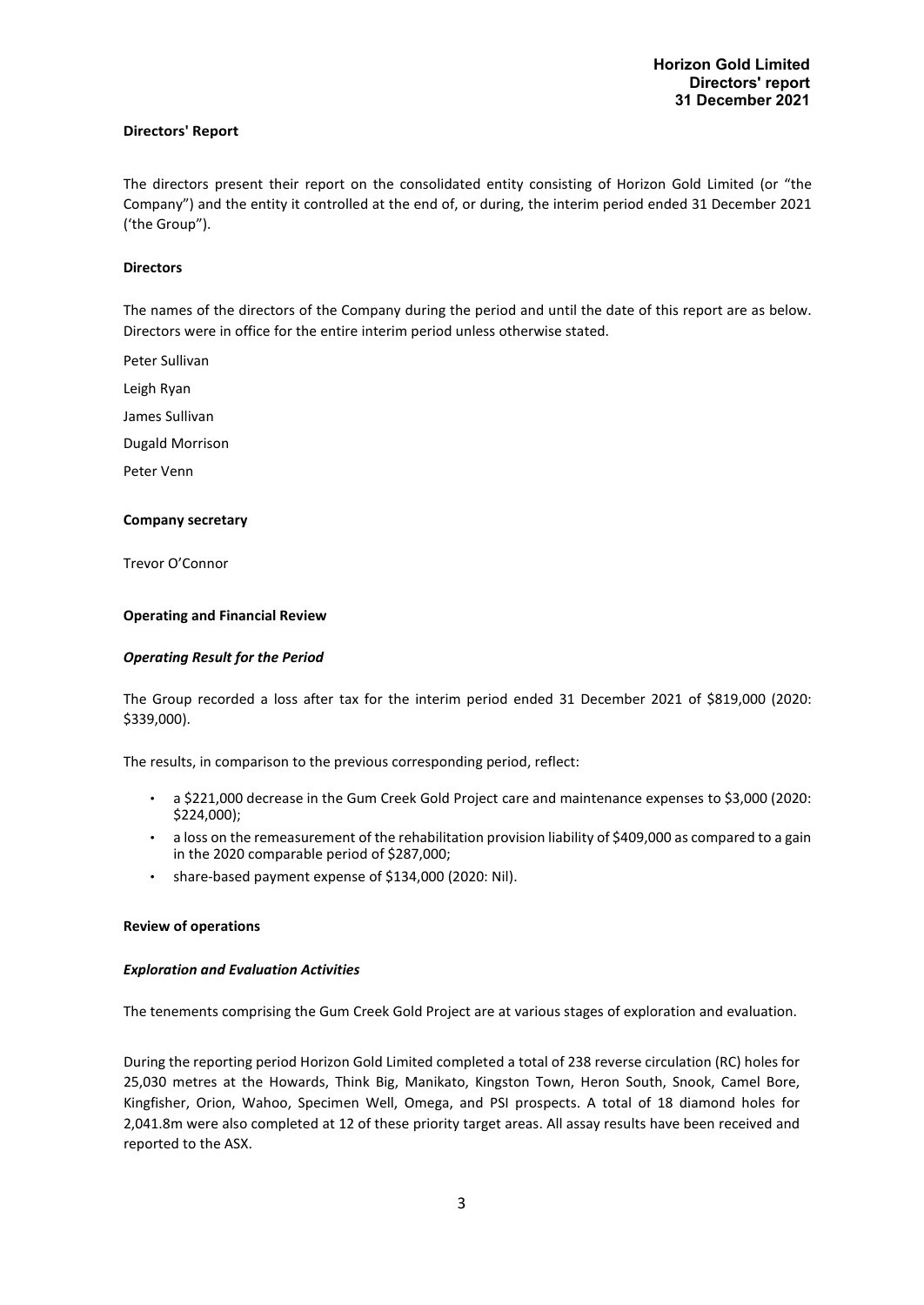Metallurgical test work, rock density measurements, and resource modelling is underway as part of the process to update the Gum Creek Gold Project Mineral Resource Estimate (MRE) which is expected to be completed in the first half of 2022.

Details of the planned exploration program for 2022 will be announced during the next reporting period.

#### *Corporate Activities*

There were no significant corporate activities that occurred during the interim period ended 31 December 2021.

### **Interim Dividend**

No interim dividend was or has been declared for the period ended 31 December 2021 (2020: Nil).

#### **Subsequent events**

No matters or circumstances have occurred subsequent to period end that has significantly affected, or may significantly affect, the operations of the Group, the results of those operations or the state of affairs of the Group or economic entity in subsequent financial periods.

### **Rounding**

The amounts contained in this report and in the interim financial report have been rounded to the nearest \$1,000 (where rounding is applicable) under the option available to the Company under *Australian Securities and Investments Commission Corporations (Rounding in Financial/Directors' Reports) Instrument 2016/191*, dated 24 March 2016.

# **Auditor Independence Declaration**

A copy of the auditor's independence declaration is set out on page 5.

Signed in accordance with a resolution of the directors.

Peter Sullivan *Chairman* Perth, 9 March 2022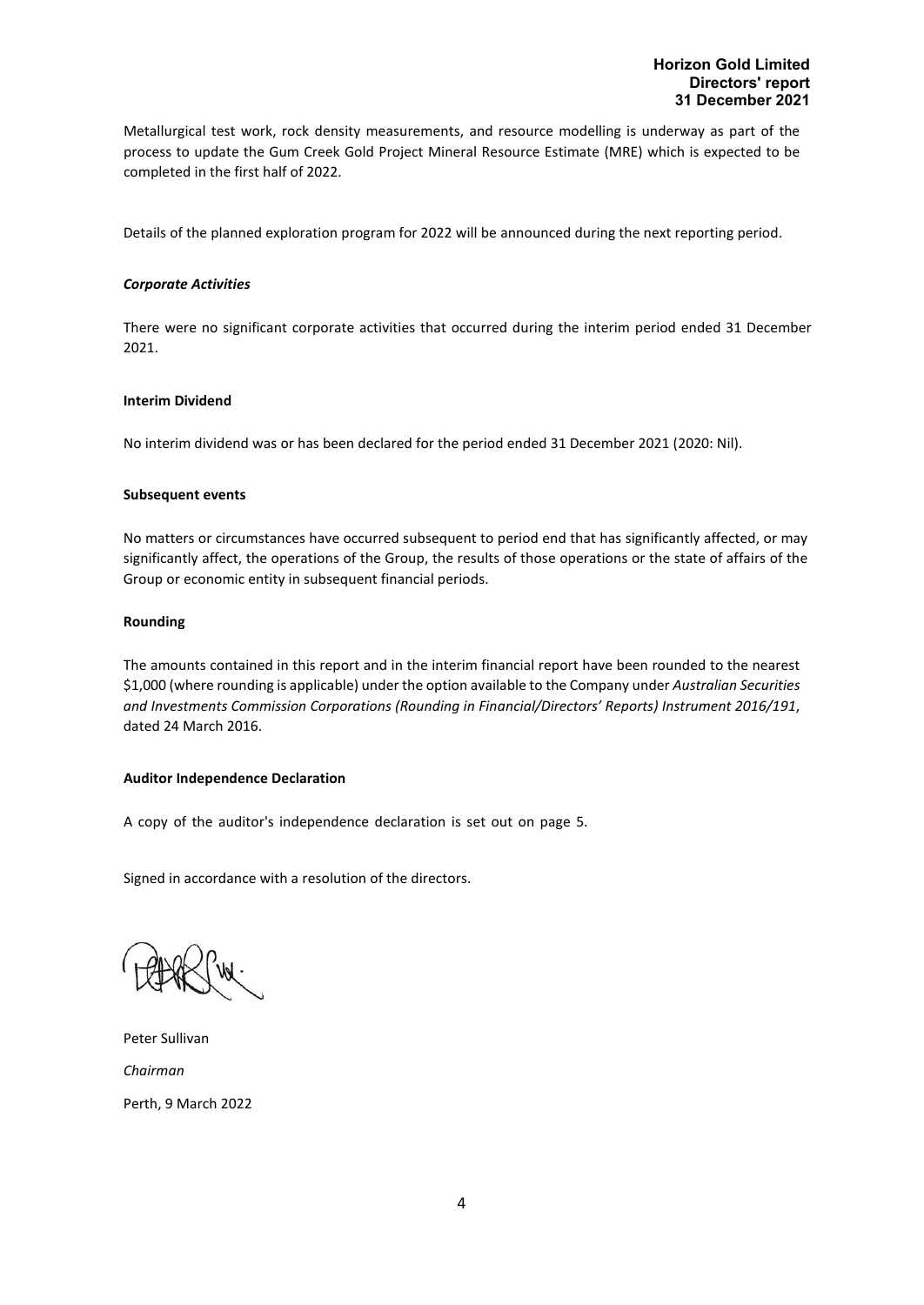

# **AUDITOR'S INDEPENDENCE DECLARATION**

As lead auditor for the review of the consolidated financial report of Horizon Gold Limited for the half-year ended 31 December 2021, I declare that to the best of my knowledge and belief, there have been no contraventions of:

- a) the auditor independence requirements of the *Corporations Act 2001* in relation to the review; and
- b) any applicable code of professional conduct in relation to the review.

**Perth, Western Australia 9 March 2022**

**B G McVeigh Partner**

### hlb.com.au

HLB Mann Judd (WA Partnership) ABN 22 193 232 714

Level 4, 130 Stirling Street, Perth WA 6000 / PO Box 8124 Perth BC WA 6849 T: +61 (0)8 9227 7500 E: mailbox@hlbwa.com.au Liability limited by a scheme approved under Professional Standards Legislation.

HLB Mann Judd (WA Partnership) is a member of HLB International, the global advisory and accounting network.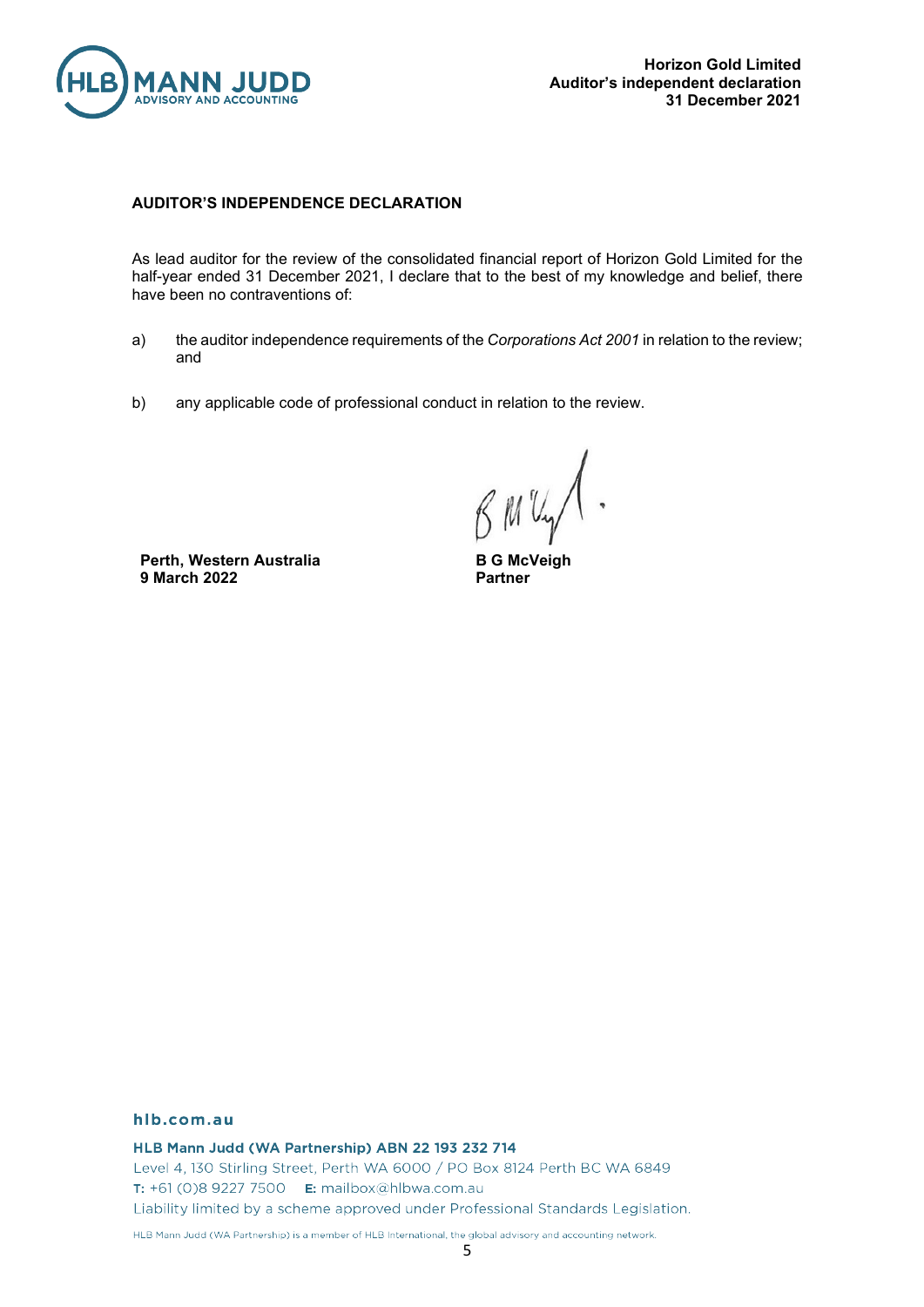

**INDEPENDENT AUDITOR'S REVIEW REPORT**

To the members of Horizon Gold Limited

# **Report on the Interim Financial Report**

# *Conclusion*

We have reviewed the accompanying interim financial report of Horizon Gold Limited ("the Group") which comprises the condensed consolidated statement of financial position as at 31 December 2021, the condensed consolidated statement of comprehensive income, the condensed consolidated statement of changes in equity and the condensed consolidated statement of cash flows for the half-year ended on that date, notes comprising a summary of significant accounting policies and other explanatory information, and the directors' declaration, for the consolidated entity comprising the company and the entities it controlled at the half-year end or from time to time during the half-year.

Based on our review, which is not an audit, we have not become aware of any matter that makes us believe that the interim financial report of Horizon Gold Limited does not comply with the *Corporations Act 2001* including:

- (a) giving a true and fair view of the Group's financial position as at 31 December 2021 and of its performance for the half-year ended on that date; and
- (b) complying with Accounting Standard AASB 134 *Interim Financial Reporting* and the *Corporations Regulations 2001*.

# *Basis for conclusion*

We conducted our review in accordance with ASRE *2410 Review of a Financial Report Performed by the Independent Auditor of the Entity*. Our responsibilities are further described in the *Auditor's responsibilities for the review of the financial report* section of our report. We are independent of the company in accordance with the auditor independence requirements of the *Corporations Act 2001* and the ethical requirements of the Accounting Professional and Ethical Standards Board's APES 110 *Code of Ethics for Professional Accountants (including Independence Standards)* (the Code) that are relevant to our audit of the annual financial report in Australia. We have also fulfilled our other ethical responsibilities in accordance with the Code.

# *Material uncertainty related to going concern*

We draw attention to Note 1(d) in the financial report, which indicates that a material uncertainty exists that may cast significant doubt on the entity's ability to continue as a going concern. Our conclusion is not modified in respect of this matter.

# *Responsibility of the directors for the financial report*

The directors of Horizon Gold Limited are responsible for the preparation of the interim financial report that gives a true and fair view in accordance with Australian Accounting Standards and the *Corporations Act 2001* and for such internal control as the directors determine is necessary to enable the preparation of the interim financial report that gives a true and fair view and is free from material misstatement, whether due to fraud or error.

### hlb.com.au

HLB Mann Judd (WA Partnership) ABN 22 193 232 714 Level 4, 130 Stirling Street, Perth WA 6000 / PO Box 8124 Perth BC WA 6849 T: +61 (0)8 9227 7500 E: mailbox@hlbwa.com.au Liability limited by a scheme approved under Professional Standards Legislation.

HLB Mann Judd (WA Partnership) is a member of HLB International, the global advisory and accounting network.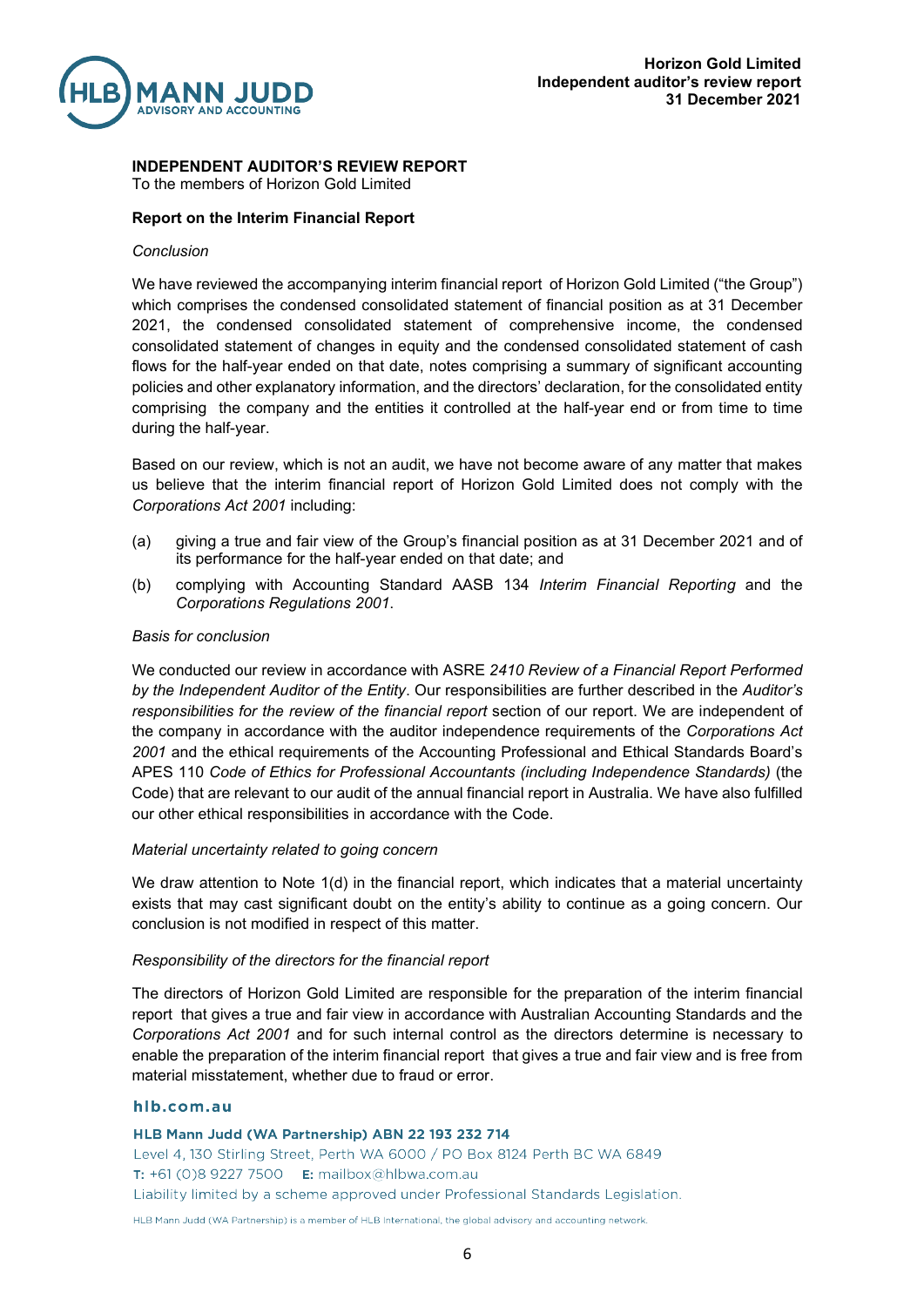

# *Auditor's responsibility for the review of the financial report*

Our responsibility is to express a conclusion on the interim financial report based on our review. ASRE 2410 requires us to conclude whether we have become aware of any matter that makes us believe that the interim financial report is not in accordance with the *Corporations Act 2001* including giving a true and fair view of the consolidated entity's financial position as at 31 December 2021 and its performance for the half-year ended on that date, and complying with Accounting Standard AASB 134 *Interim Financial Reporting* and the *Corporations Regulations 2001*.

A review of a interim financial report consists of making enquiries, primarily of persons responsible for financial and accounting matters, and applying analytical and other review procedures. A review is substantially less in scope than an audit conducted in accordance with Australian Auditing Standards and consequently does not enable us to obtain assurance that we would become aware of all significant matters that might be identified in an audit. Accordingly, we do not express an audit opinion.

### *Independence*

In conducting our review, we have complied with the independence requirements of the *Corporations Act 2001*.

HLB Mann Judd

**HLB Mann Judd B G McVeigh Chartered Accountants Partner**

**Perth, Western Australia 9 March 2022**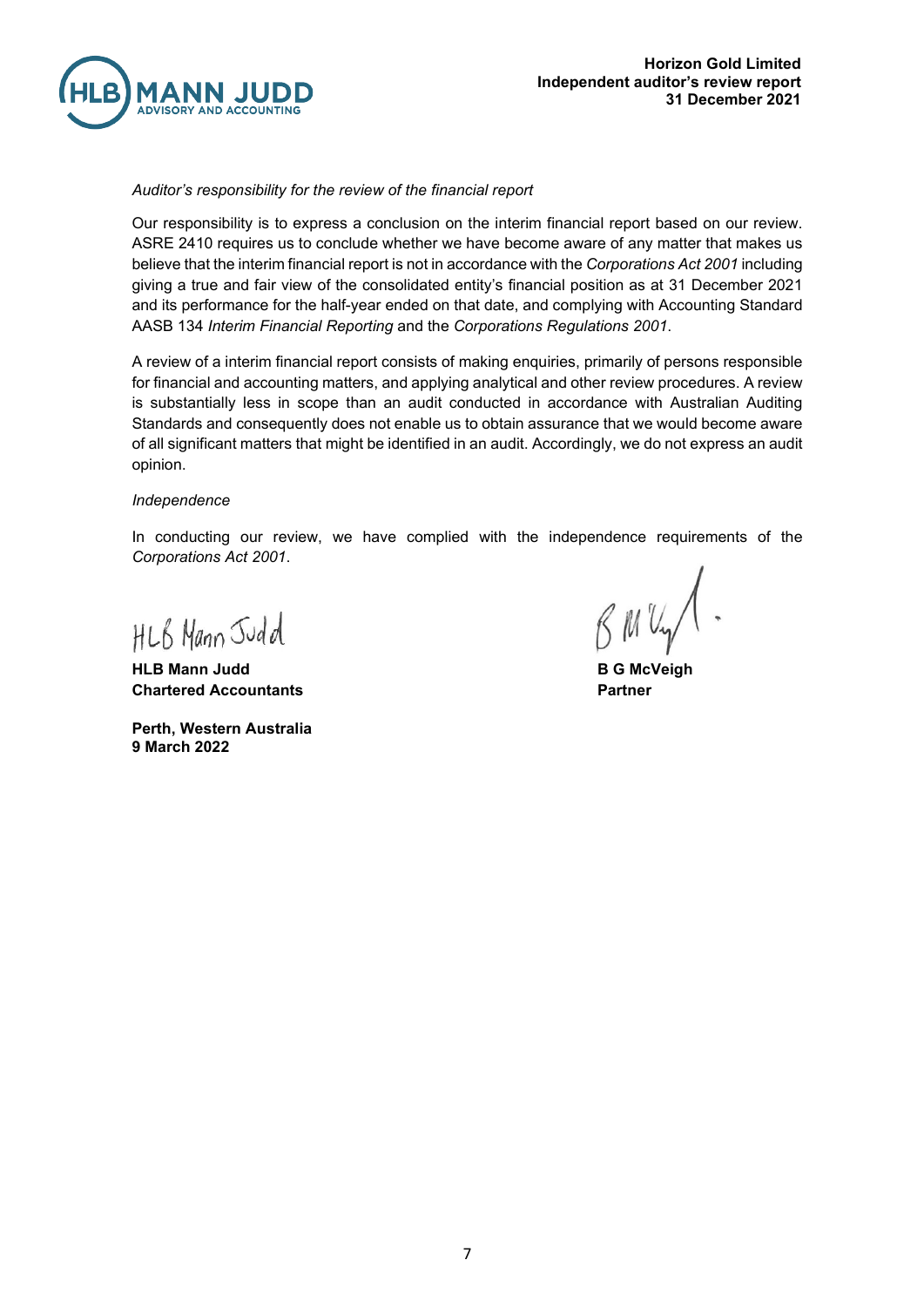**Horizon Gold Limited Directors' declaration 31 December 2021**

In accordance with a resolution of the directors of Horizon Gold Limited, I state that:

In the directors' opinion:

- (a) the interim financial statements and notes of Horizon Gold Limited for the interim period ended 31 December 2021:
	- (i) gives a true and fair view of the group's financial position as at 31 December 2021 and of its performance for the interim period ended on that date; and
	- (ii) complies with Accounting Standard AASB134: *Interim Financial Reporting*; and
- (b) subject to the achievement of matters set out in note 1(d), there are reasonable grounds to believe that the Company will be able to pay its debts as and when they become due and payable.

On behalf of the Board

Peter Sullivan *Chairman*

Perth, 9 March 2022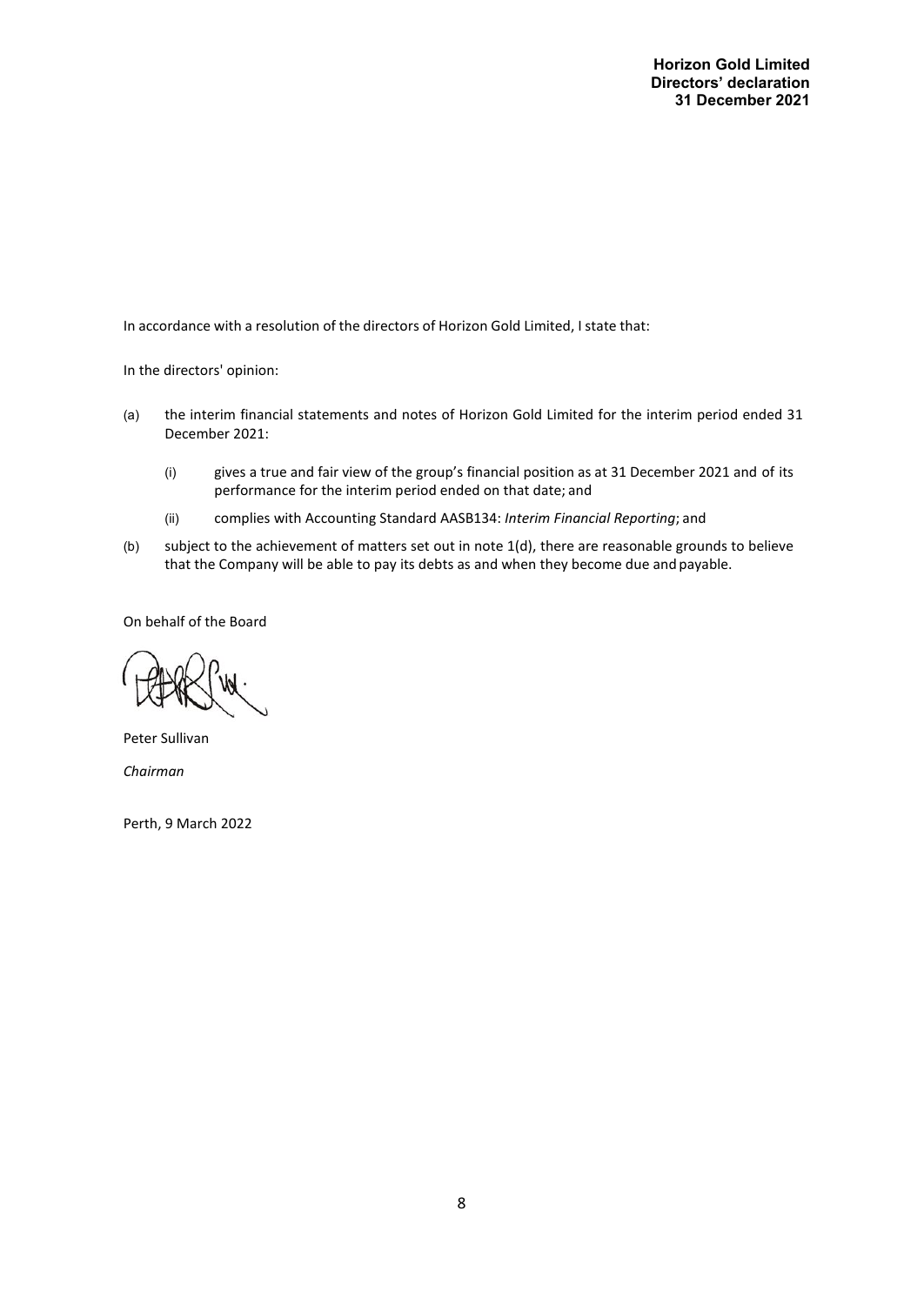# **Horizon Gold Limited Consolidated statement of comprehensive income For the interim period ended 31 December 2021**

|                                                                                                                                                                                                                                                                                                                                | Consolidated<br><b>Period ended</b> |                                                                        |                                                              |
|--------------------------------------------------------------------------------------------------------------------------------------------------------------------------------------------------------------------------------------------------------------------------------------------------------------------------------|-------------------------------------|------------------------------------------------------------------------|--------------------------------------------------------------|
|                                                                                                                                                                                                                                                                                                                                | <b>Notes</b>                        | 31 December<br>2021<br>\$'000                                          | 31 December<br>2020<br>\$'000                                |
| Other income<br>Care and maintenance expenses<br>Corporate and administration costs<br>Gain / (loss) on remeasurement of rehabilitation provision<br>Exploration and evaluation expenditure written off<br>Share-based payments<br>Right of use amortisation<br>Finance costs<br>Loss before income tax<br>Loss for the period | 3                                   | 82<br>(3)<br>(251)<br>(409)<br>(134)<br>(20)<br>(84)<br>(819)<br>(819) | 4<br>(224)<br>(367)<br>287<br>(19)<br>(20)<br>(339)<br>(339) |
| Other comprehensive income / loss for the period, net of tax<br>Total comprehensive loss for the period                                                                                                                                                                                                                        |                                     | (819)                                                                  | (339)                                                        |
| Loss for the half year is attributable to:<br>Owners of Horizon Gold Limited                                                                                                                                                                                                                                                   |                                     | (819)                                                                  | (339)                                                        |
| Total comprehensive loss for the half year is attributable to:<br>Owners of Horizon Gold Limited                                                                                                                                                                                                                               |                                     | (819)                                                                  | (339)                                                        |
|                                                                                                                                                                                                                                                                                                                                |                                     | <b>Cents</b>                                                           | Cents                                                        |
| Loss per share attributable to the ordinary equity holders of the<br>Company:                                                                                                                                                                                                                                                  |                                     |                                                                        |                                                              |
| Basic and diluted loss per share                                                                                                                                                                                                                                                                                               |                                     | (0.8)                                                                  | (0.4)                                                        |

*The above consolidated income statement should be read in conjunction with the accompanying notes.*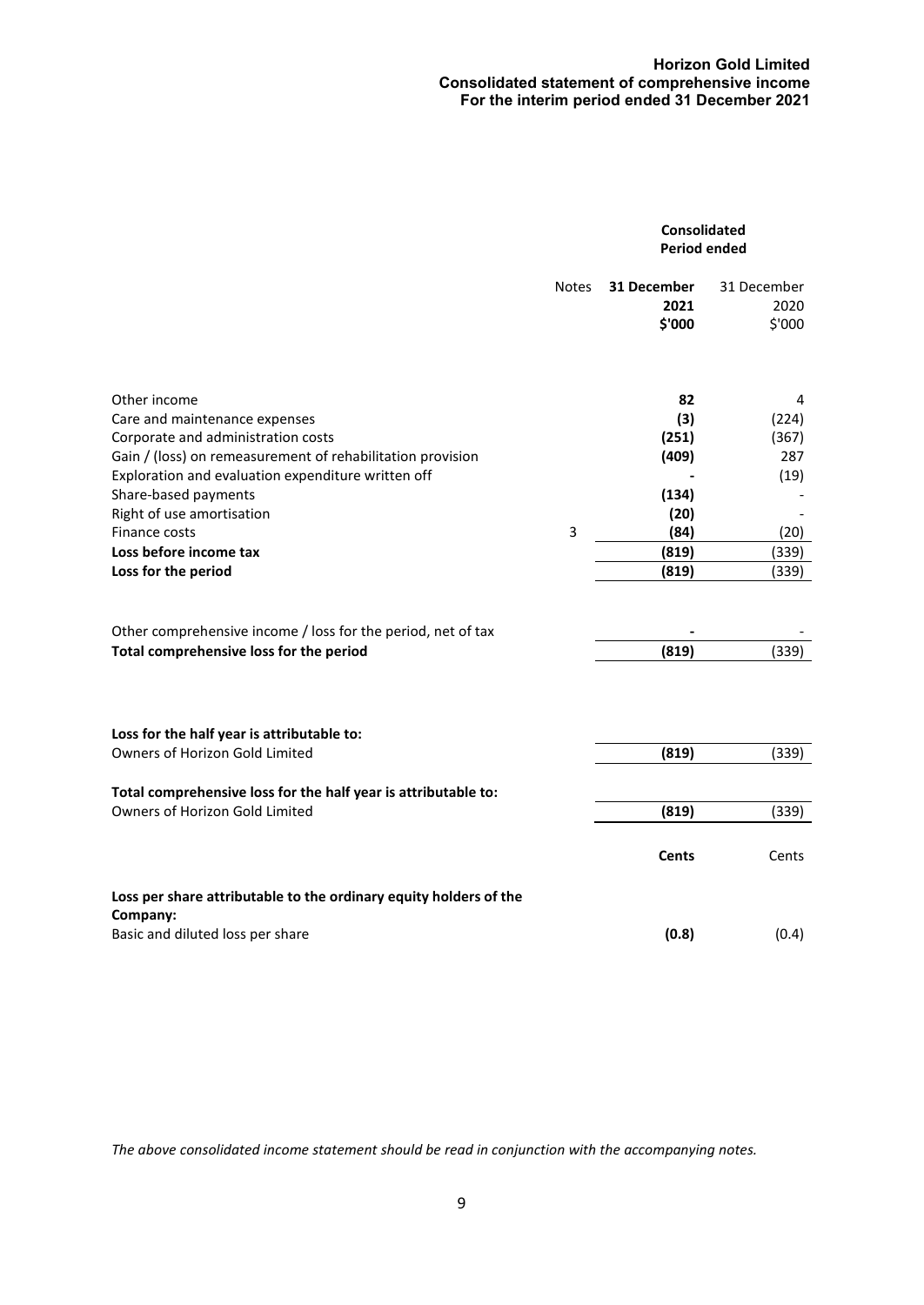# **Horizon Gold Limited Consolidated statement of financial position As at 31 December 2021**

|                                                  |              | <b>Consolidated entity</b> |           |
|--------------------------------------------------|--------------|----------------------------|-----------|
|                                                  | <b>Notes</b> | 31 December                | 30 June   |
|                                                  |              | 2021                       | 2021      |
|                                                  |              | \$'000                     | \$'000    |
| <b>ASSETS</b>                                    |              |                            |           |
| <b>Current assets</b>                            |              |                            |           |
| Cash and cash equivalents                        | 4            | 91                         | 1,273     |
| Other assets                                     |              | 1,142                      | 4,506     |
| Trade and other receivables                      |              | 137                        | 161       |
| Prepayments                                      |              | 13                         | 47        |
|                                                  |              |                            |           |
| <b>Total current assets</b>                      |              | 1,383                      | 5,987     |
| <b>Non-current assets</b>                        |              |                            |           |
| Property, plant and equipment                    |              | 4,364                      | 4,339     |
| Right of use assets                              |              | 59                         |           |
| Exploration and evaluation                       | 6            | 29,813                     | 26,118    |
| <b>Total non-current assets</b>                  |              | 34,236                     | 30,457    |
| <b>Total assets</b>                              |              | 35,619                     | 36,444    |
|                                                  |              |                            |           |
| <b>LIABILITIES</b><br><b>Current liabilities</b> |              |                            |           |
|                                                  |              |                            |           |
| Trade and other payables                         |              | 144                        | 839       |
| Lease liabilities                                |              | 39                         |           |
| Provisions                                       |              | 11                         | 7         |
| <b>Total current liabilities</b>                 |              | 194                        | 846       |
|                                                  |              |                            |           |
| <b>Non-current liabilities</b>                   |              |                            |           |
| Lease liabilities                                |              | 21                         |           |
| Provisions                                       | 7            | 11,210                     | 10,719    |
| <b>Total non-current liabilities</b>             |              | 11,231                     | 10,719    |
| <b>Total liabilities</b>                         |              | 11,425                     | 11,565    |
| <b>Net assets</b>                                |              | 24,194                     | 24,879    |
|                                                  |              |                            |           |
| <b>EQUITY</b>                                    |              |                            |           |
| Contributed equity                               | 8            | 39,690                     | 39,690    |
| Reserves                                         |              | 294                        | 160       |
| <b>Accumulated losses</b>                        |              | (15, 790)                  | (14, 971) |
| <b>Total equity</b>                              |              | 24,194                     | 24,879    |
|                                                  |              |                            |           |

*The above consolidated statement of financial position should be read in conjunction with the accompanying notes.*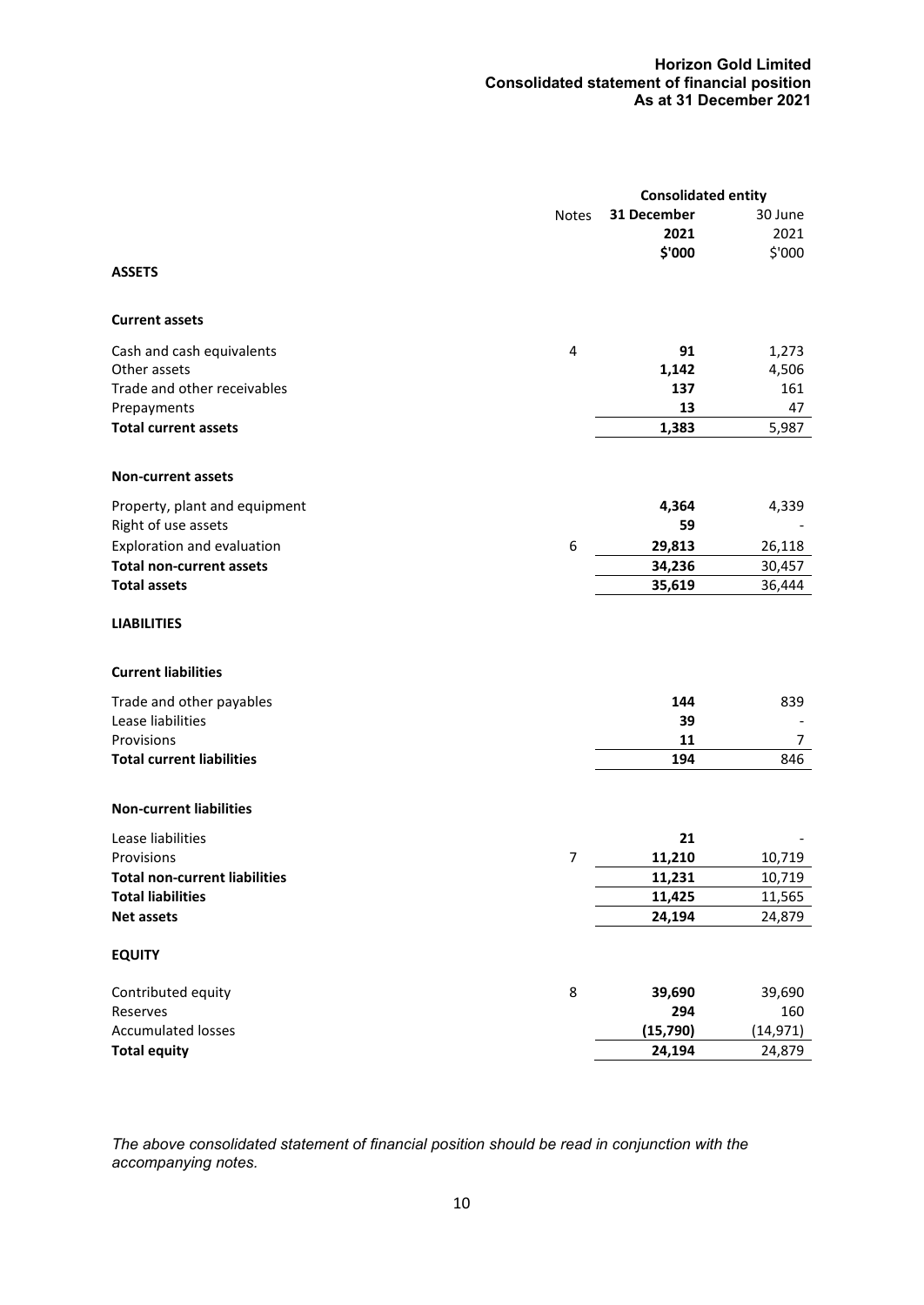# **Horizon Gold Limited Consolidated statement of changes in equity For the interim period ended 31 December 2021**

| <b>Consolidated entity</b>                                   | Contributed<br>equity<br>\$'000 | Accumulated<br>losses<br>\$'000 | Total<br>equity<br>\$'000 |
|--------------------------------------------------------------|---------------------------------|---------------------------------|---------------------------|
| Balance 1 July 2020                                          | 29,671                          | (13,899)                        | 15,772                    |
| Loss for the period                                          | $\overline{\phantom{a}}$        | (339)                           | (339)                     |
| Total comprehensive loss for the period                      | $\overline{\phantom{a}}$        | (339)                           | (339)                     |
| Issue of shares as consideration<br><b>Transaction costs</b> | 3,479<br>(43)                   |                                 | 3,479<br>(43)             |
| <b>Balance at 31 December 2020</b>                           | 33,107                          | (14,238)                        | 18,869                    |

| <b>Consolidated entity</b>              | Contributed<br>equity<br>\$'000 | <b>Reserves</b><br>\$'000 | Accumulated<br>losses<br>\$'000 | <b>Total</b><br>equity<br>\$'000 |
|-----------------------------------------|---------------------------------|---------------------------|---------------------------------|----------------------------------|
| Balance 1 July 2021                     | 39,690                          | 160                       | (14, 971)                       | 24,879                           |
| Loss for the period                     | $\overline{\phantom{a}}$        |                           | (819)                           | (819)                            |
| Total comprehensive loss for the period | $\overline{\phantom{0}}$        | ۰                         | (819)                           | (819)                            |
| Share based payments                    | -                               | 134                       |                                 | 134                              |
| <b>Balance at 31 December 2021</b>      | 39,690                          | 294                       | (15, 790)                       | 24,194                           |

*The above consolidated statement of changes in equity should be read in conjunction with the accompanying notes.*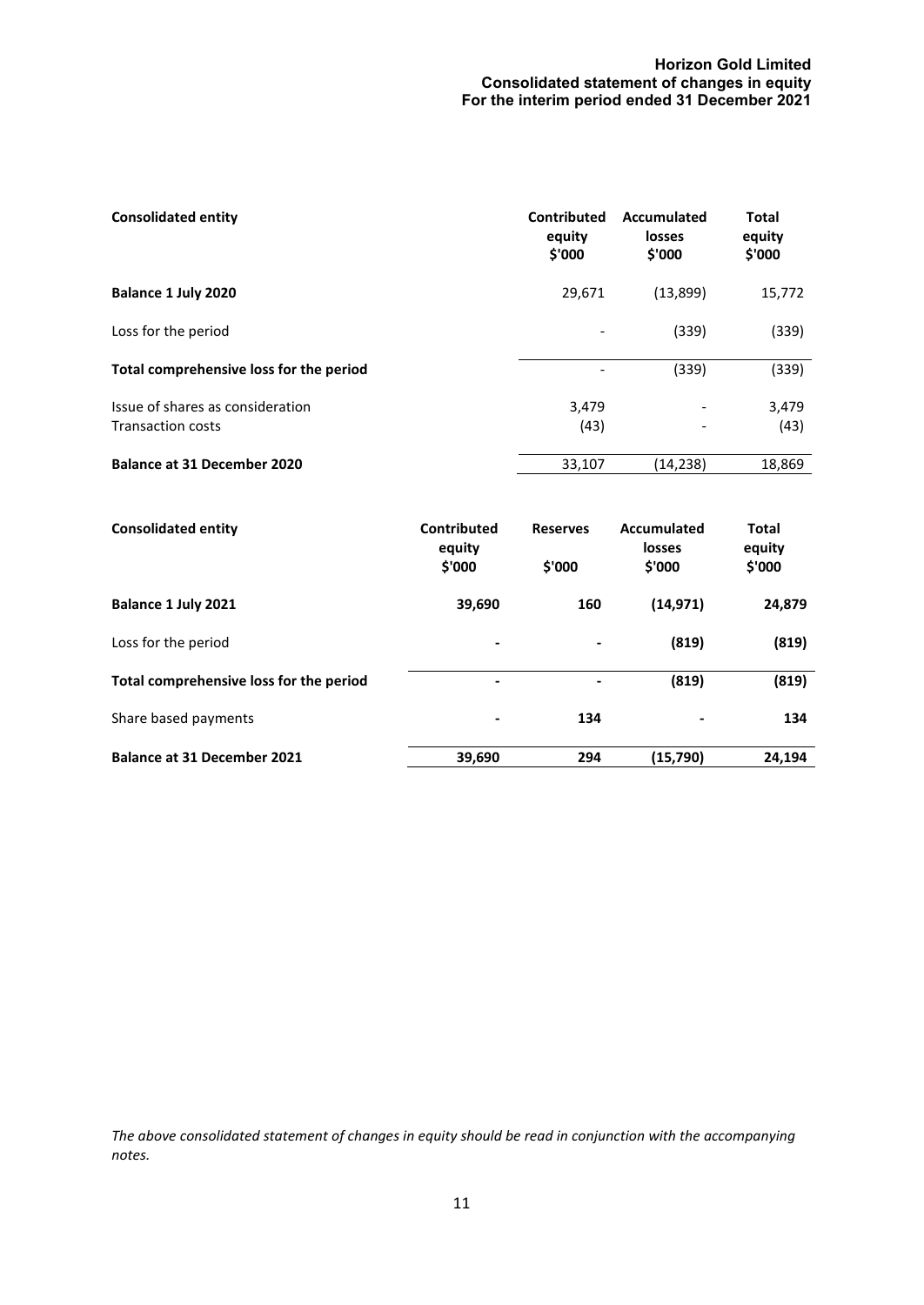# **Horizon Gold Limited Consolidated statement of cash flows For the interim period ended 31 December 2021**

|                                                                    |   | <b>Consolidated</b> |                     |
|--------------------------------------------------------------------|---|---------------------|---------------------|
|                                                                    |   |                     | <b>Period ended</b> |
|                                                                    |   | Notes 31 December   | 31 December         |
|                                                                    |   | 2021                | 2020                |
|                                                                    |   | \$'000              | \$'000              |
| Cash flows from operating activities                               |   |                     |                     |
| Payments to suppliers and employees                                |   | (453)               | (877)               |
| Rent received                                                      |   | 11                  |                     |
| Interest received                                                  |   | 1                   | 4                   |
| Interest paid                                                      |   | (2)                 |                     |
| Net cash outflow from operating activities                         |   | (443)               | (873)               |
| Cash flows from investing activities                               |   |                     |                     |
| Payments for property, plant and equipment                         |   | (14)                | (18)                |
| Payments for exploration and evaluation expenditure                |   | (4, 159)            | (1,014)             |
| Repayment of loans from related parties                            |   | 3,434               |                     |
| Net cash outflow from investing activities                         |   | (739)               | (1,032)             |
| Cash flows from financing activities                               |   |                     |                     |
| Proceeds from issue of shares                                      |   |                     | 2,653               |
| Transaction costs related to issue of shares                       |   |                     | (43)                |
| Proceeds from borrowings from related parties                      |   |                     | 190                 |
| Net cash inflow from financing activities                          |   |                     | 2,800               |
| Net increase / (decrease) in cash and cash equivalents             |   | (1, 182)            | 895                 |
| Cash and cash equivalents at the beginning of the financial period |   | 1,273               | 177                 |
| Cash and cash equivalents at end of the period                     | 4 | 91                  | 1,072               |
|                                                                    |   |                     |                     |

*The above consolidated statement of cash flows should be read in conjunction with the accompanying notes.*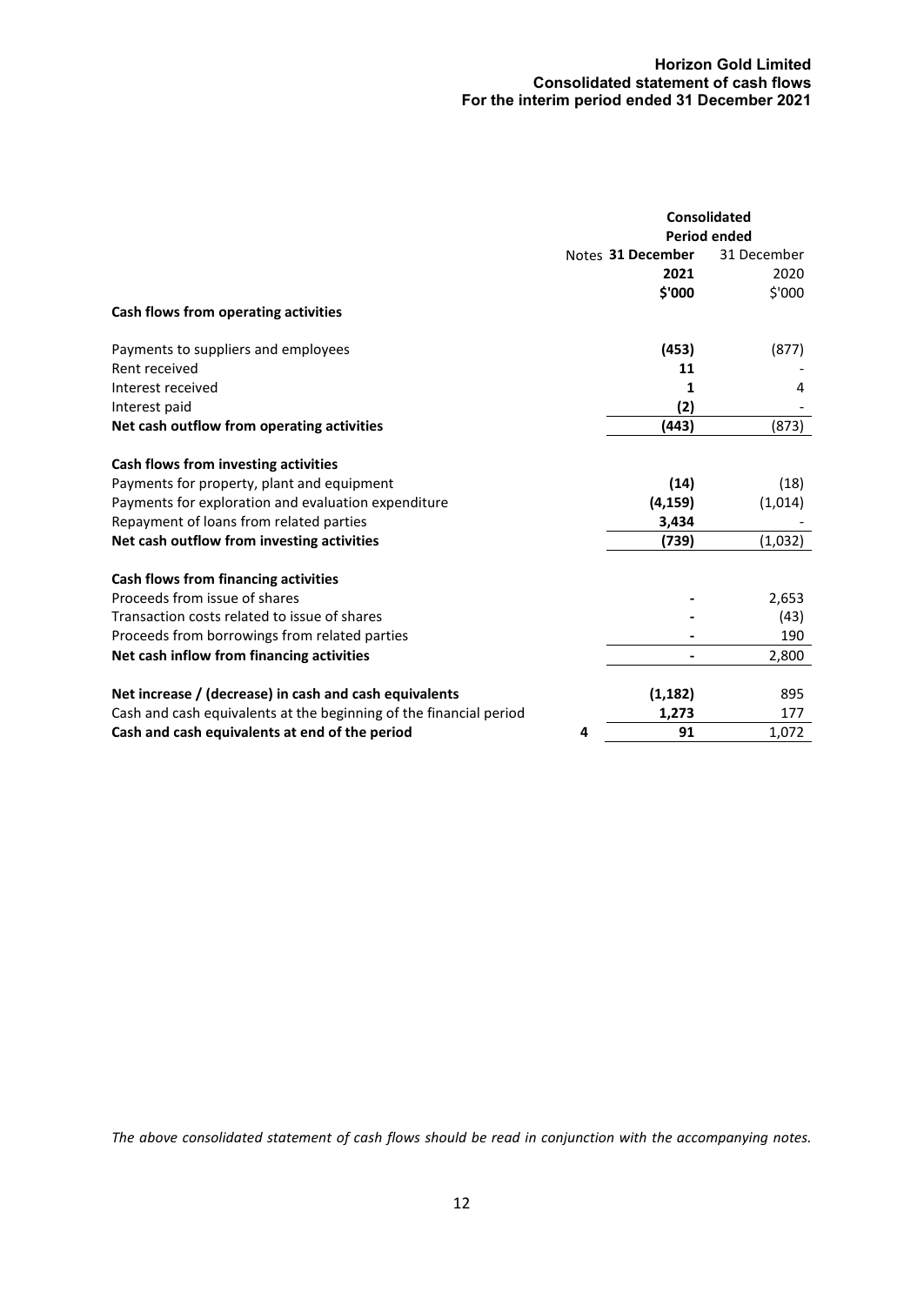# **1 Basis of Preparation of interim financial report**

The interim financial report of Horizon Gold Limited (the Company) for the period ended 31 December 2021 was authorised for issue in accordance with a resolution of the Directors on 9 March 2022.

Horizon Gold Limited is a for-profit company limited by shares incorporated and domiciled in Australia whose shares are publicly traded on the Australian Securities Exchange.

The interim financial report does not include all notes of the type normally included within the annual financial report and therefore cannot be expected to provide as full an understanding of the financial performance, financial position and financing and investing activities of the consolidated entity as the annual financial report.

The interim financial report should be read in conjunction with the annual financial report of Horizon Gold Limited as at 30 June 2021.

It is also recommended that the interim financial report be considered together with any public announcements made by Horizon Gold Limited and its controlled entity during the period ended 31 December 2021 in accordance with the continuous disclosure obligations arising under ASX listing rules.

### **(a) Basis of preparation of interim financial report**

The interim financial report is a condensed general purpose financial report, which has been prepared in accordance with the requirements of the Corporations Act 2001 and AASB 134 *Interim Financial Reporting*. The interim financial report has been prepared on a historical cost basis. For the purpose of preparing the interim financial report, the half-year has been treated as a discrete reporting period.

The financial report is presented in Australian dollars and all values are rounded to the nearest thousand dollars (\$'000) unless otherwise stated, under the option available to the Company under Australian Securities and Investment Commission ("ASIC") (Rounding in Financial/Directors' Report) Instrument 2016/191. The Company is an entity to which the instrument applies.

### **(b) Changes in accounting policies and disclosures**

The accounting policies adopted in the preparation of the interim financial report are consistent with those adopted and disclosed in the Group's annual financial report for the year ended 30 June 2021, except for the adoption of new standards and interpretations as of 1 July 2021.

The adoption of any new and revised standards and interpretation effective 1 July 2021 has not resulted in any changes to Group's accounting policies and has no material effect on the amounts reported to the current or prior period.

#### **(c) New or amended Accounting Standards and Interpretations adopted**

The Group has adopted all of the new or amended Accounting Standards and Interpretations issued by the Australian Accounting Standards Board ('AASB') that are mandatory for the current reporting period

Any new or amended Accounting Standards or Interpretations that are not yet mandatory have not been early adopted.

### **(d) Going concern basis**

The Group incurred a net loss for the period ended 31 December 2021 of \$819,000 (2020: \$339,000) and a net cash outflow from operating activities of \$443,000 (2020: \$873,000). As at 31 December 2021, the Group had cash and cash equivalents of \$91,000 (30 June 2021: \$1,273,000).

Based on the Group's cashflow forecast, the Group will require additional funding in the next 12 months to enable the Group to continue its normal business activities and to ensure the realisation of assets and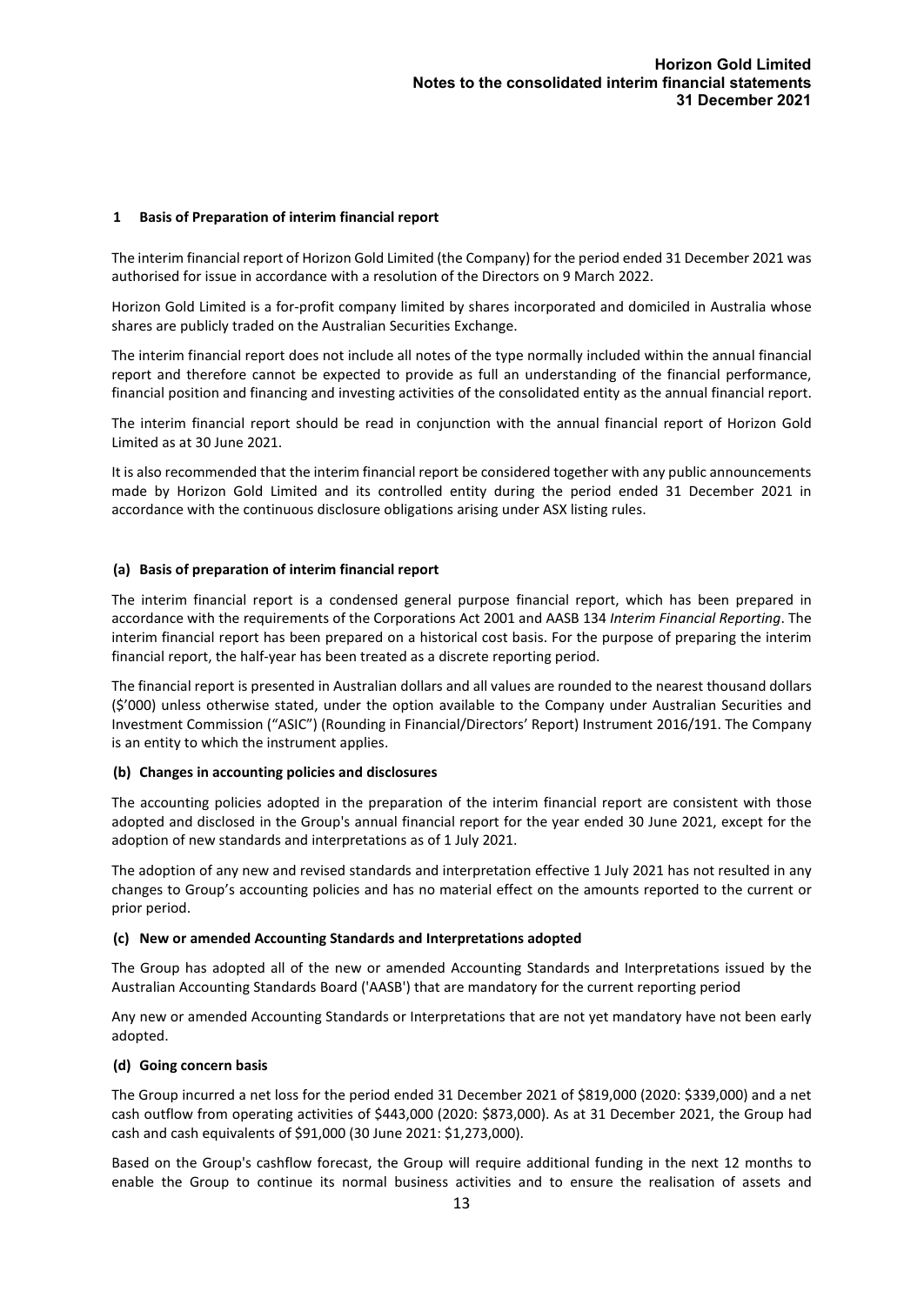extinguishment of liabilities as and when they fall due, including progression of its exploration and project development activities and meeting its annual tenement expenditure commitment.

The directors are satisfied that at the date of signing of the financial report, there are reasonable grounds to believe that the Group will be able to raise additional funding and obtain support from the Company's major shareholder to continue to meet its debts as and when they fall due and it is appropriate for the financial statements to be prepared on a going concern basis. The directors also note they have loan receivable at call of \$1,142,000 to assist in cash flow management (see Note 5 Other Assets for details).

Should the Group not achieve the funding outcomes set out above, there is significant uncertainty as to whether the Group will continue as a going concern and therefore whether it will realise its assets and extinguish its liabilities in the normal course of business and at the amounts stated in the financial report. No adjustments have been made relating to the recoverability and classification of recorded asset amounts and classification of liabilities that might be necessary should the Group not continue as a going concern.

### **2 Segment information**

### **Description of segments**

The Group operates in one segment, being gold exploration. This is the basis on which internal reports are provided to the Directors for assessing performance and determining the allocation of resources within the Group.

The accounting policies applied for internal reporting purposes are consistent with those applied in preparation of the financial statements.

All of the Group's assets are located in Australia and the Group has no major customers as it does not generate any revenue.

# **3 Loss for the interim period**

|                                                        |             | <b>Consolidated entity</b><br><b>Period ended</b> |  |
|--------------------------------------------------------|-------------|---------------------------------------------------|--|
|                                                        | 31 December | 31 December                                       |  |
|                                                        | 2021        | 2020                                              |  |
|                                                        | \$'000      | \$'000                                            |  |
| Loss before income tax includes the following specific |             |                                                   |  |
| expenses:                                              |             |                                                   |  |
| Finance costs                                          |             |                                                   |  |
| Interest on borrowings                                 | ٠           | 5                                                 |  |
| Interest on leased assets                              | 2           |                                                   |  |
| Unwinding of discount - rehabilitation                 | 82          | 15                                                |  |
|                                                        | 84          | 20                                                |  |

# **4 Current assets - Cash and cash equivalents**

|                          |             | <b>Consolidated entity</b> |  |
|--------------------------|-------------|----------------------------|--|
|                          | 31 December | 30 June                    |  |
|                          | 2021        | 2021                       |  |
|                          | \$'000      | \$'000                     |  |
| Cash at bank and on hand | 71          | 1,253                      |  |
| Term deposits            | 20          | 20                         |  |
|                          | 91          | 1,273                      |  |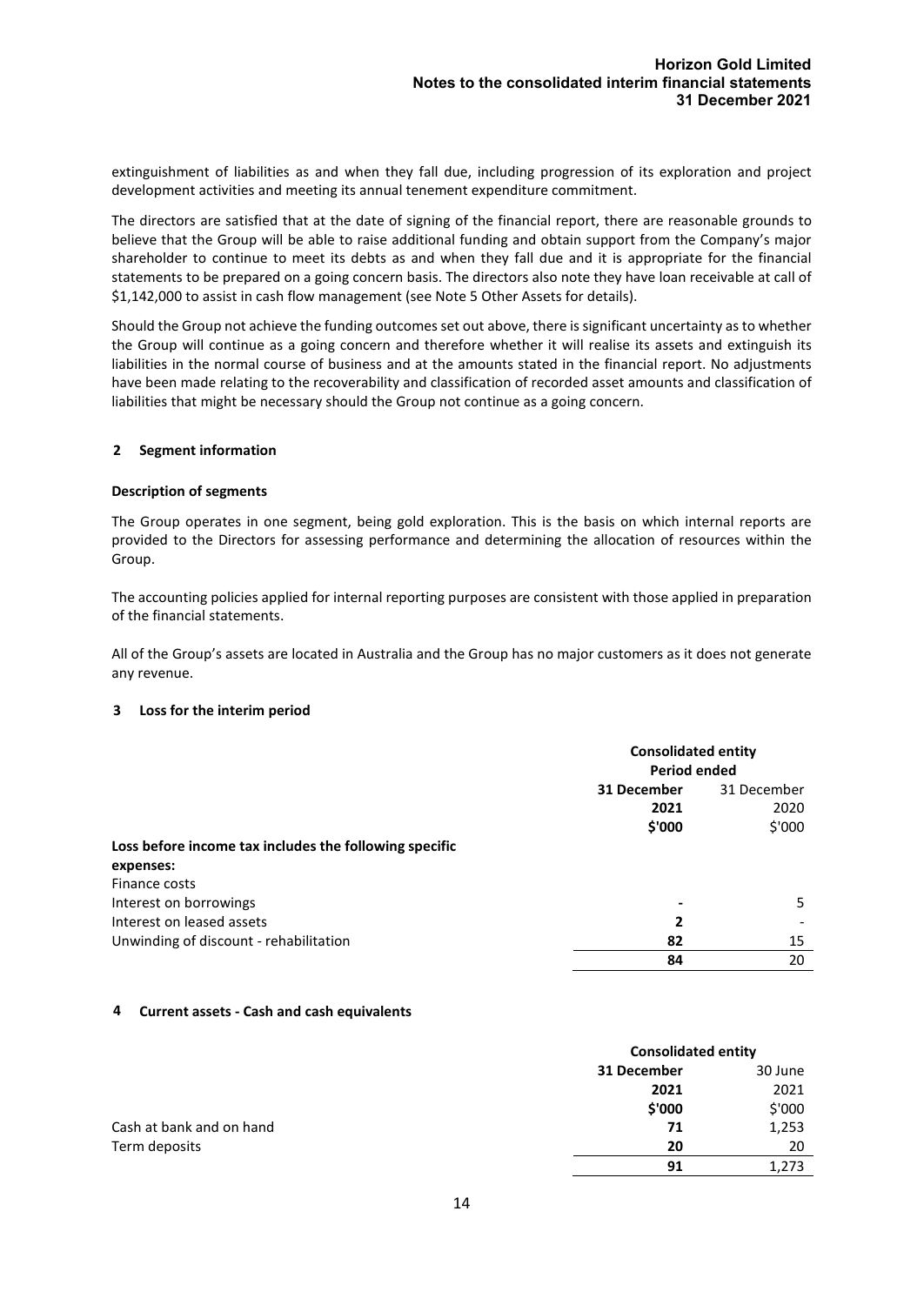## **5 Other assets**

|                                                        | <b>Consolidated entity</b> |         |  |
|--------------------------------------------------------|----------------------------|---------|--|
|                                                        | 31 December                | 30 June |  |
|                                                        | 2021                       | 2021    |  |
|                                                        | \$'000                     | \$'000  |  |
| Opening net book amount at the beginning of the period | 4,506                      |         |  |
| Loans provided                                         |                            | 4,500   |  |
| Interest on loans                                      | 70                         | 6       |  |
| Repayment of loans                                     | (3, 434)                   |         |  |
| Closing net book value at the end of the period        | 1,142                      | 4,506   |  |

As part of the Company's capital management strategy, Horizon agreed to deposit surplus cash funds with Zeta Resources Limited (the Company's ultimate parent, holding 69.5%) as short-term loans. The loans are unsecured, repayable on call by the Company and accrue interest at a rate of 5% per annum. The short-term loans enable the Company to earn a much higher interest rate on these surplus cash funds compared to the interest rate earned on bank term deposits.

### **6 Non-current assets - Exploration and evaluation**

|                                                                | <b>Consolidated entity</b> |         |
|----------------------------------------------------------------|----------------------------|---------|
|                                                                | 31 December                | 30 June |
|                                                                | 2021                       | 2021    |
|                                                                | \$'000                     | \$'000  |
| Opening net book amount at the beginning of the period         | 26.118                     | 23,100  |
| Additions                                                      | 3,695                      | 3,037   |
| Capitalised exploration and evaluation expenditure written off | ٠                          | (19)    |
| Closing net book value at the end of the period                | 29.813                     | 26,118  |

The carrying value of exploration and evaluation expenditure has increased by \$3,695,000 during the current reporting period due to RC and diamond drilling programs and subsequent resource update work carried out by the Company on various prospects throughout the Gum Creek Gold Project. See further details outlined in the "Exploration and Evaluation Activities" section of the Directors' Report. The ongoing carrying value of the Group's interest in exploration and evaluation expenditure is dependent upon the continuance of the Group's rights to tenure of the areas of interest, results of future exploration and the recoupment of costs through successful development and exploitation of the areas of interest, or alternatively, by their sale.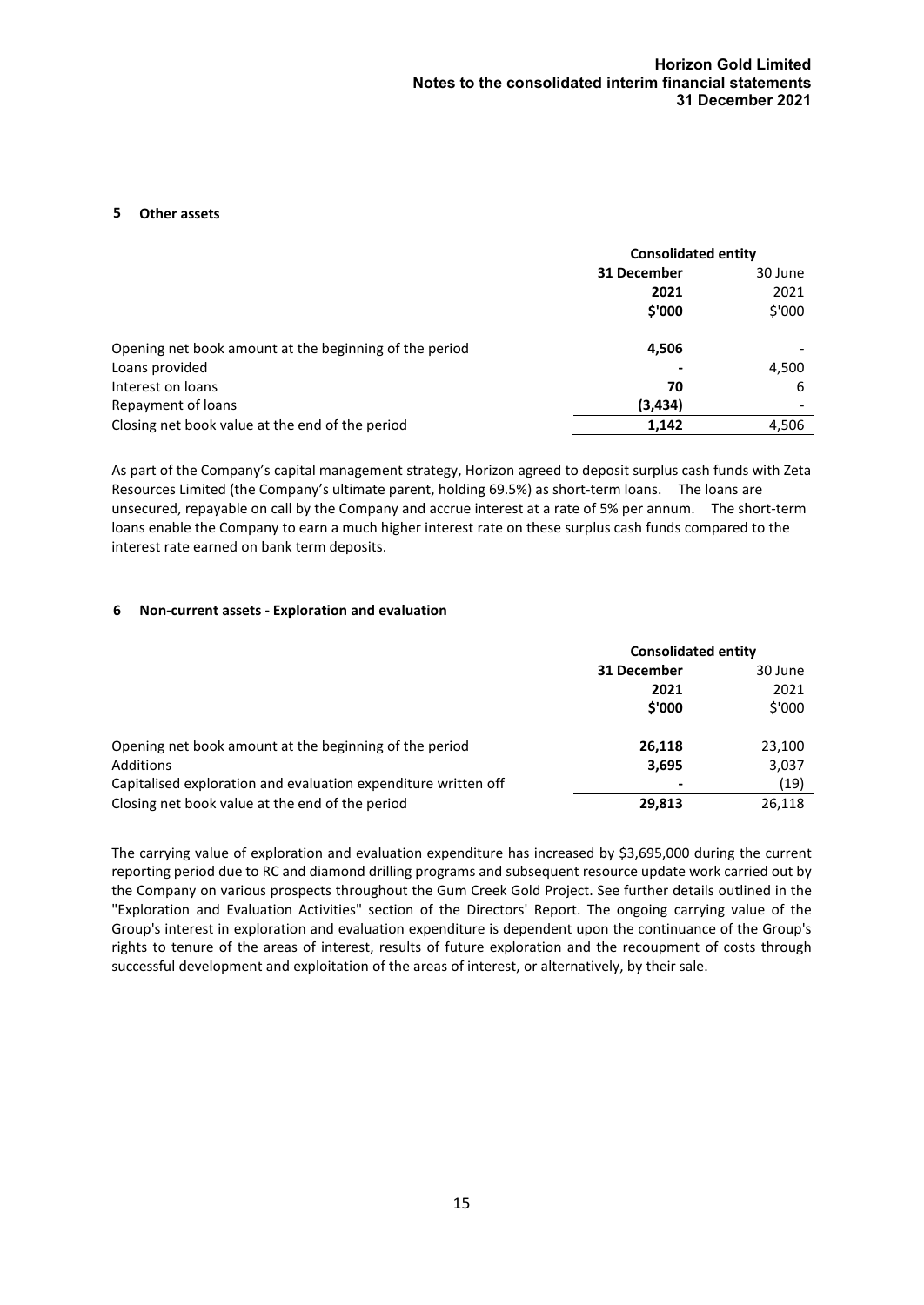## **7 Non-current liabilities - Provisions**

|                                                     | <b>Consolidated entity</b> |         |
|-----------------------------------------------------|----------------------------|---------|
|                                                     | 31 December                | 30 June |
|                                                     | 2021                       | 2021    |
|                                                     | \$'000                     | \$'000  |
| Rehabilitation                                      |                            |         |
| Opening net book amount at the beginning the period | 10,719                     | 10,921  |
| Unwinding of discount                               | 82                         | 28      |
| Remeasurement of liability                          | 409                        | (230)   |
| Closing net book value at the end of the period     | 11.210                     | 10.719  |

A provision for rehabilitation is recognised in relation to the mining activities for costs such as reclamation, waste site closure, plant closure and other costs associated with the rehabilitation of a mining site. Estimates of the rehabilitation are based on the anticipated technology and legal requirements and future costs, which have been discounted to their present value. In determining the restoration provision, the entity has assumed no significant changes will occur in the relevant Federal and State legislations in relation to rehabilitation of such mines in the future.

Impact from the remeasurement of the rehabilitation liability has been recognised through the profit or loss given that the plant and equipment relating to this provision has been written down to its recoverable value.

### **8 Contributed equity**

### **(a) Ordinary share capital**

|                                 | <b>Consolidated entity</b> |         |  |
|---------------------------------|----------------------------|---------|--|
|                                 | 31 December                | 30 June |  |
|                                 | 2021                       | 2021    |  |
|                                 | \$'000                     | \$'000  |  |
| Issued share capital            | 39,690                     | 39,690  |  |
| <b>Total contributed equity</b> | 39,690                     | 39,690  |  |

### **(b) Movements in ordinary share capital**

|                                                     | 31 December<br>2021<br><b>Shares</b> | 31 December<br>2021<br>\$'000 | 31 December<br>2020<br><b>Shares</b> | 31 December<br>2020<br>\$'000 |
|-----------------------------------------------------|--------------------------------------|-------------------------------|--------------------------------------|-------------------------------|
| Opening balance<br>Add: Issue of shares             | 106,692,016                          | 39,690                        | 76,530,617                           | 29,671                        |
| <b>Rights Issue</b><br>۰<br>Settlement of Panoramic | $\overline{\phantom{a}}$             | $\blacksquare$                | 10,541,580                           | 3,163                         |
| Resources Limited debt                              | $\overline{\phantom{a}}$             | $\overline{\phantom{a}}$      | 726,550                              | 316                           |
| Less: Transaction costs                             | $\overline{\phantom{a}}$             | $\blacksquare$                |                                      | (43)                          |
| Closing balance                                     | 106,692,016                          | 39,690                        | 87,798,747                           | 33,107                        |